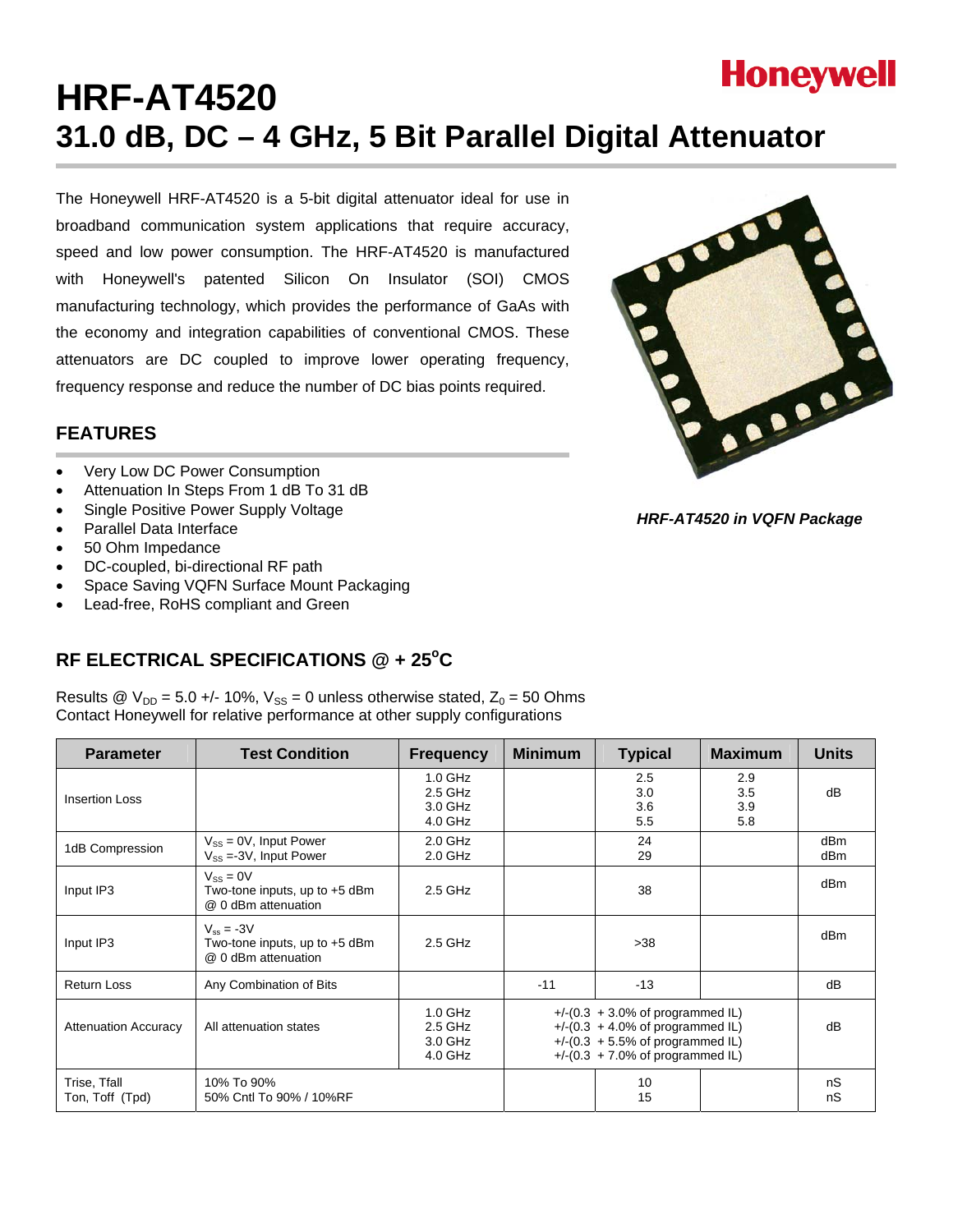# **HRF-AT4520**

# **FUNCTIONAL SCHEMATIC**



# **DC ELECTRICAL SPECIFICATIONS @ + 25°C**

| <b>Parameter</b>      | <b>Minimum</b> | <b>Typical</b> | <b>Maximum</b>  | <b>Units</b> |
|-----------------------|----------------|----------------|-----------------|--------------|
| V <sub>DD</sub>       | $3.3^{1}$      | 5.0            | 5.5             |              |
| $V_{SS}$              | $-5.0$         |                |                 |              |
| l <sub>DD</sub>       |                | < 5.0          | 50              | uA           |
| CMOS Logic level (0)  |                |                | 0.8             |              |
| CMOS Logic level (1)  | $V_{DD} - 0.8$ |                | V <sub>DD</sub> |              |
| Input Leakage Current |                |                | 10              | uA           |

Note 1, the performance curves are for  $V_{DD} = +5.0 +/- 10\%$ 

# **ABSOLUTE MAXIMUM RATINGS1**

| <b>Parameter</b>             | <b>Absolute Maximum</b>       | <b>Units</b>   |
|------------------------------|-------------------------------|----------------|
| Input Power                  | $+35$                         | dBm            |
| $V_{DD}$                     | $+6.0$                        | V              |
| $\mathsf{V}_{\mathsf{SS}}$   | $-5.5$                        |                |
| ESD Voltage <sup>2</sup>     | 400                           |                |
| <b>Operating Temperature</b> | $-40$ To $+85$                | $\rm ^{o}C$    |
| Storage Temperature          | $-65$ To $+125$               | $\overline{C}$ |
| Moisture Sensitivity Level   | Level 3 $@$ 260 $^{\circ}$ C  |                |
| Digital Inputs               | $V_{DD}$ +0.6 max to -0.6 min |                |

Note 1 - Operation of this device beyond any of these parameters may cause permanent damage.

Note 2 - Although the HRF-AT4520 contains ESD protection circuitry on all digital inputs, precautions should be taken to ensure that the Absolute Maximum Ratings are not exceeded.

**Latch-Up:** Unlike conventional CMOS digital attenuators, Honeywell's HRF-AT4520 is immune to latch-up.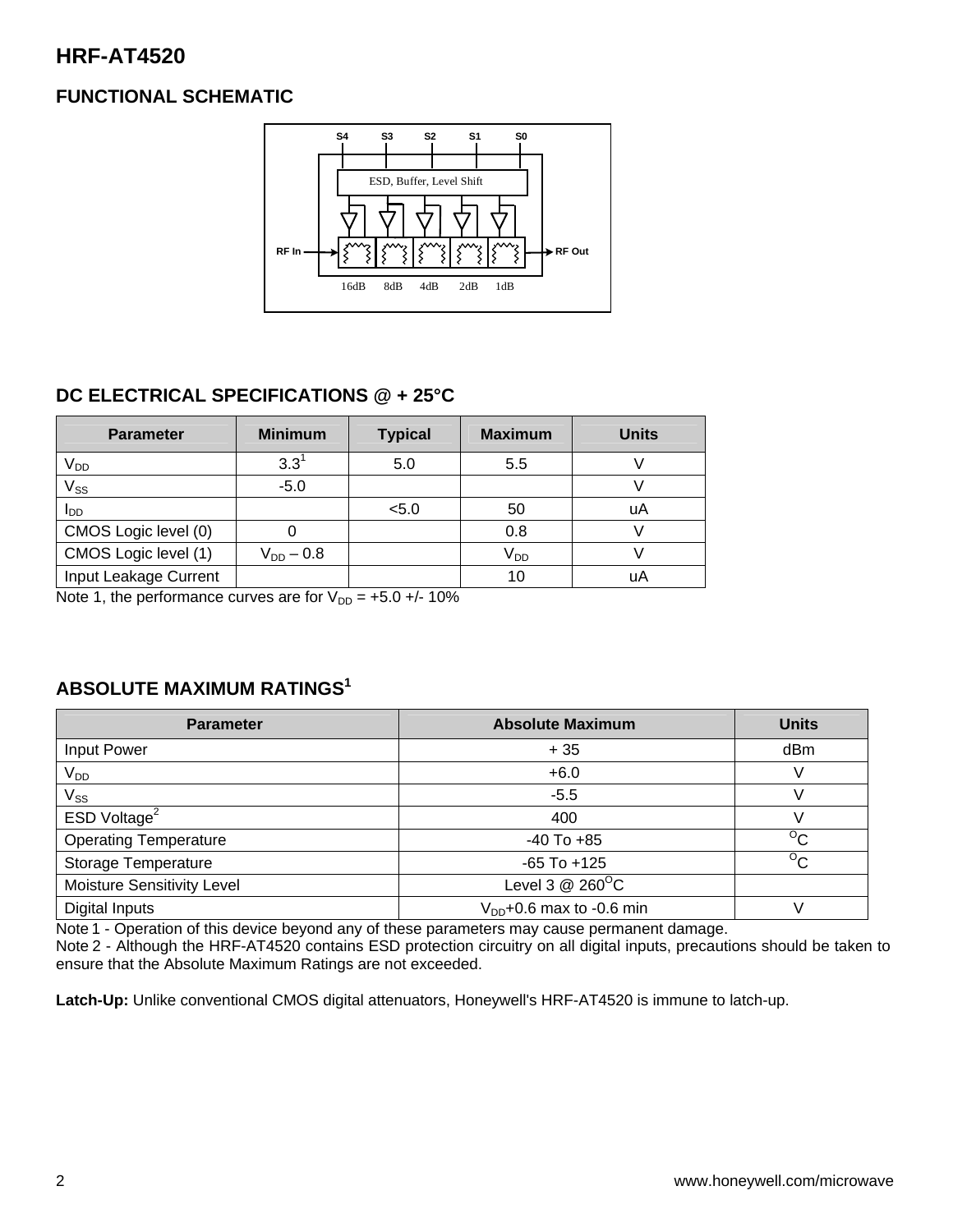# **HRF- AT4520**

# **PIN CONFIGURATIONS**

| Pin | <b>Function</b> | Pin | <b>Function</b>  |
|-----|-----------------|-----|------------------|
| 1   | <b>VDD</b>      | 13  | <b>GROUND</b>    |
| 2   | <b>GROUND</b>   | 14  | <b>GROUND</b>    |
| 3   | <b>GROUND</b>   | 15  | <b>RF OUTPUT</b> |
| 4   | <b>RF INPUT</b> | 16  | <b>GROUND</b>    |
| 5   | <b>GROUND</b>   | 17  | <b>VSS</b>       |
| 6   | <b>GROUND</b>   | 18  | <b>GROUND</b>    |
| 7   | <b>GROUND</b>   | 19  | S <sub>0</sub>   |
| 8   | <b>GROUND</b>   | 20  | S <sub>1</sub>   |
| 9   | <b>GROUND</b>   | 21  | S <sub>2</sub>   |
| 10  | <b>GROUND</b>   | 22  | S <sub>3</sub>   |
| 11  | <b>GROUND</b>   | 23  | S <sub>4</sub>   |
| 12  | <b>GROUND</b>   | 24  | <b>OPEN</b>      |

**Note**: Bottom ground plate must be grounded for proper RF performance.

# **TRUTH TABLE**

| <b>S4</b> | <b>S3</b> | <b>S2</b> | S1 | S <sub>0</sub> | <b>Output</b>                                                    |
|-----------|-----------|-----------|----|----------------|------------------------------------------------------------------|
|           |           |           |    |                | Reference Input<br>1 dB<br>2 dB<br>4 dB<br>8 dB<br>16dB<br>31 dB |

Operation: Data on parallel input "S" pins are independently buffered and presented to the RF attenuator circuits. "0" = CMOS Low, "1" = CMOS High.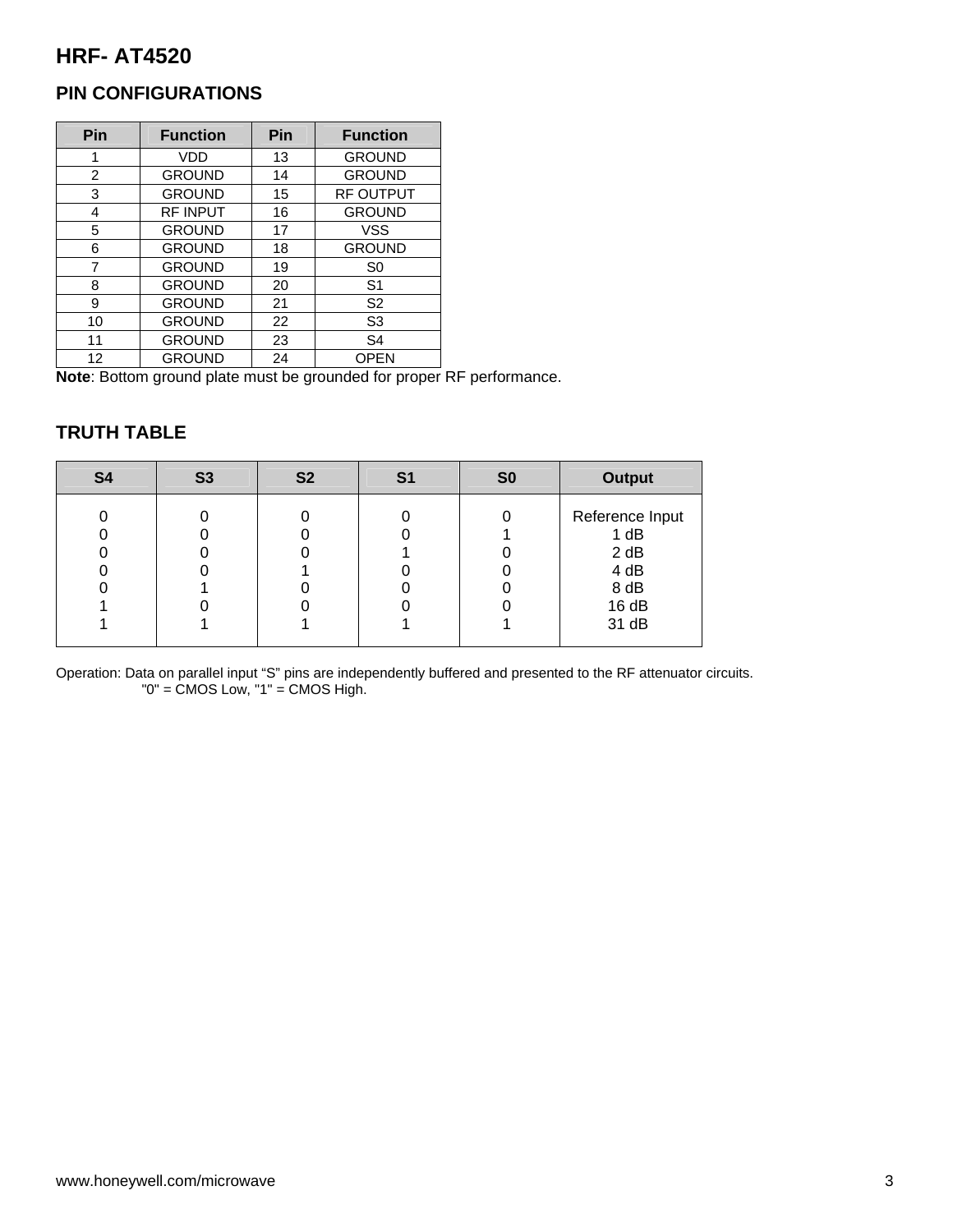# **HRF-AT4520**

### **PERFORMANCE CURVES**

#### **Insertion Loss**



**Typical AT4520 Reference Insertion Loss** 

#### **Return Loss**

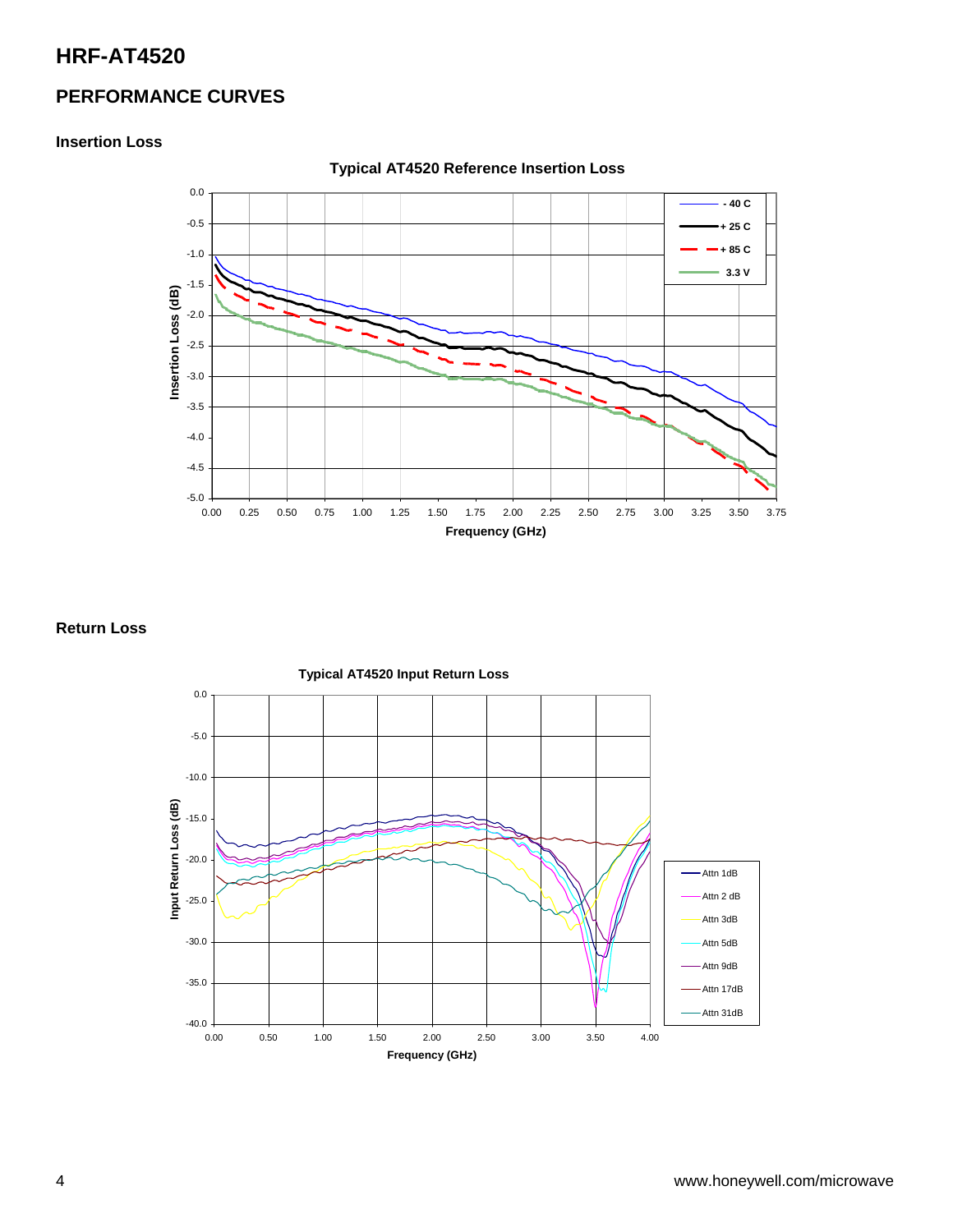# **HRF- AT4520**

#### **Step Accuracy**



# **Typical AT4520 Step Accuracy**

#### **Relative Accuracy**

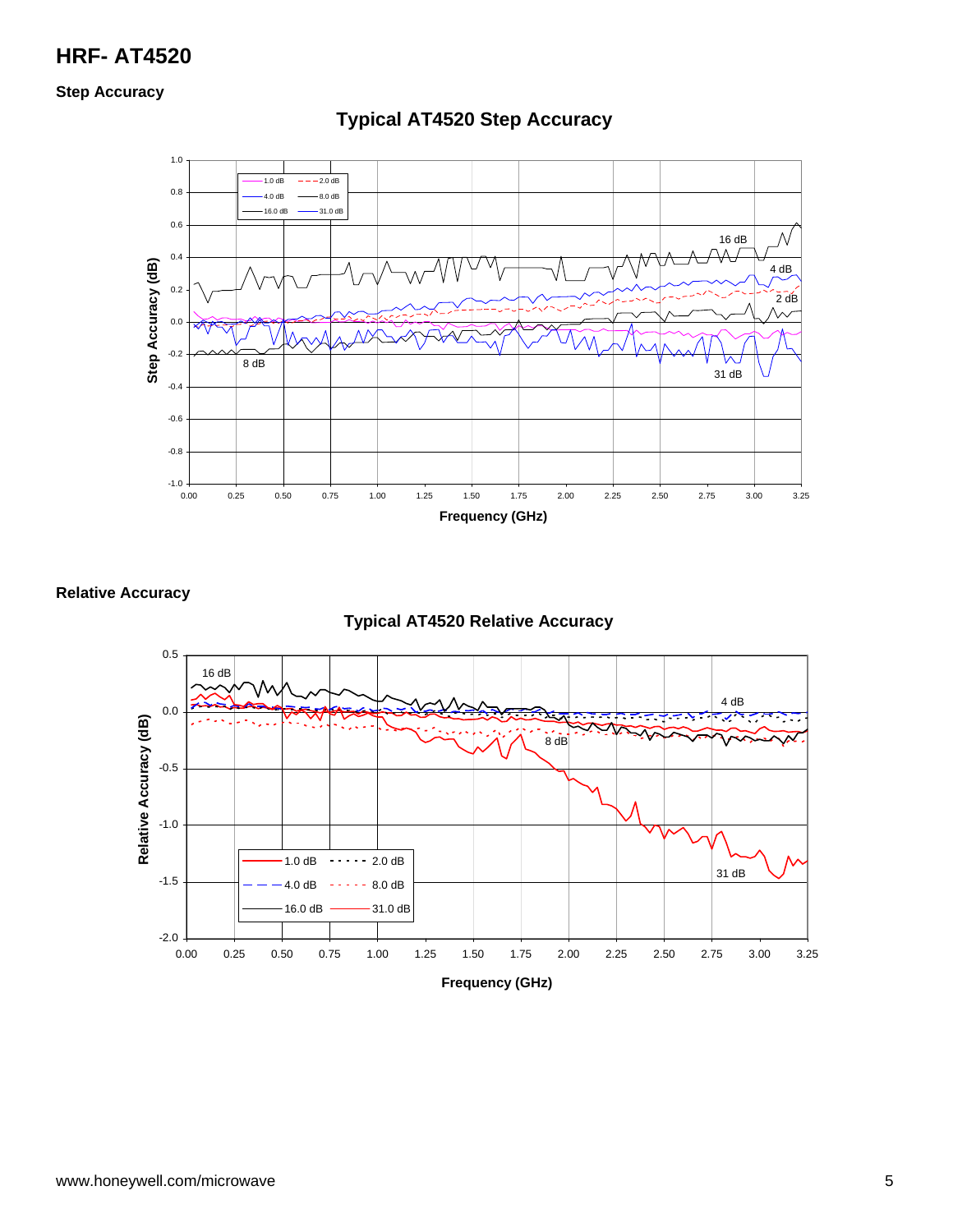# **PACKAGE OUTLINE DRAWING**



### **GREEN MATERIAL SET**

The –GR attenuators have a Green material set that can withstand a maximum soldering temperature of  $260^{\circ}$ C.

### **LEAD FINISH**

The package leads are Nickel Palladium Gold (NiPdAu). The configuration being manufactured and delivered today is lead-free RoHS compliant. Compliant packages have half-etch leadframes and have date codes of 0300 or greater.

# **LEAD FREE QFN SURFACE MOUNT APPLICATION**

Please see Application Note AN310 for assembly process recommendations. The maximum soldering temperature of the -GR is 260 $\rm{^oC}$  (-AU attenuators are 250  $\rm{^oC}$ ). Application Notes can be found at our website: www.honeywell.com/microwave

# **CIRCUIT APPLICATION INFORMATION**

These attenuators require a DC reference to ground. They may not operate properly when AC coupled on both the RF input and output without a DC ground reference provided as part of the circuit. See Application Note AN311.